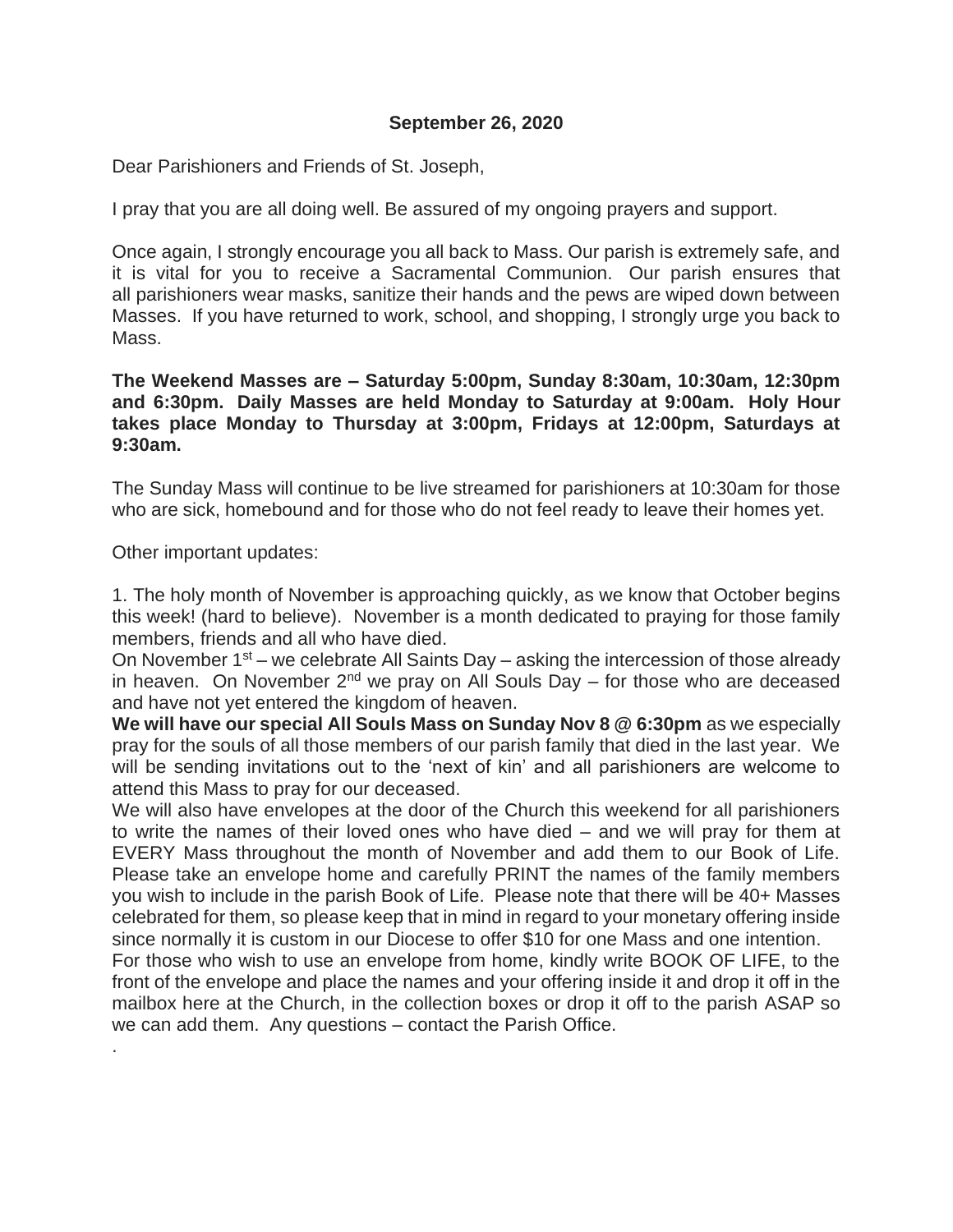2. **The parish income levels continue to be significantly low. Offerings are down 40% and this is extremely alarming**. I humbly ask all parishioners to continue to support the parish – spiritually and financially. While I have worked hard to keep expenses as low as possible since March – we rely on your generosity to keep our parish going. Please continue your weekly giving. **For those who have not been back to Mass since March – I am asking that you give your regular offerings from March until now to catch up your regular giving**. I am also asking parishioners to prayerfully consider how much they are contributing to the church and to increase your giving. We continue to offer many programs and services to parishioners to enhance their faith, fulfill social needs and keep this growing parish, very much alive in the works of the Holy Spirit. The Lord asks for 10% - of one's time, talent, and treasure – the tithe. If you are already not fulfilling this command of God – please consider doing so. You can drop your offerings off in the boxes following Mass this weekend, drop it off in the outside mailbox, bring it to the parish office all week, or through the etransfer option – [myparishgift@gmail.com.](mailto:myparishgift@gmail.com) Thank you in advance to those families who sustain our parish through their contributions.

3. **The RCIA (Rite of Christian Initiation of Adults) program for 2020-2021 continues Wednesday September 30**. It is geared to those who would like to enter the Catholic Church and receive the Sacraments of God. If you know of someone who might be interested – invite them to come. This is an excellent tool of evangelization – and I rely on the Holy Spirit and each of you to point family members, friends, neighbours, colleagues at work or school – to fall in love with God. This is also a great opportunity for those who have been Catholics their whole lives – however would like an in-depth teaching as to WHY we believe what we believe – not just what we believe. I invite all parishioners to prayerfully consider joining the RCIA program to help deepen their faith in the Lord Jesus. For more information – kindly call the parish office or speak to me directly.

4. The parish website continues to help so many – visit [www.stjosephgrimsby.ca](http://www.stjosephgrimsby.ca/) – and our social media accounts to help enhance your faith. Also please continue to look at the parish YouTube channel for daily updates.

Facebook - <https://www.facebook.com/StJoesGrimsby/> Instagram - <https://www.instagram.com/stjoesgrimsby/> Twitter - <https://twitter.com/stjoesgrimsby>

The parish YouTube channel once again is - [https://www.youtube.com/channel/UCX5\\_TJMB7GpOw6M0LV8t9pw](https://www.youtube.com/channel/UCX5_TJMB7GpOw6M0LV8t9pw)

5. The parish Bible Study – God Talk - continues with its next session on Tuesday night at 7:00pm. We will be studying Daniel Chapters 8-13. Click on the link below and join as you are encouraged to deepen your relationship with God and the study of the scriptures. If you need help setting this up – contact the parish office.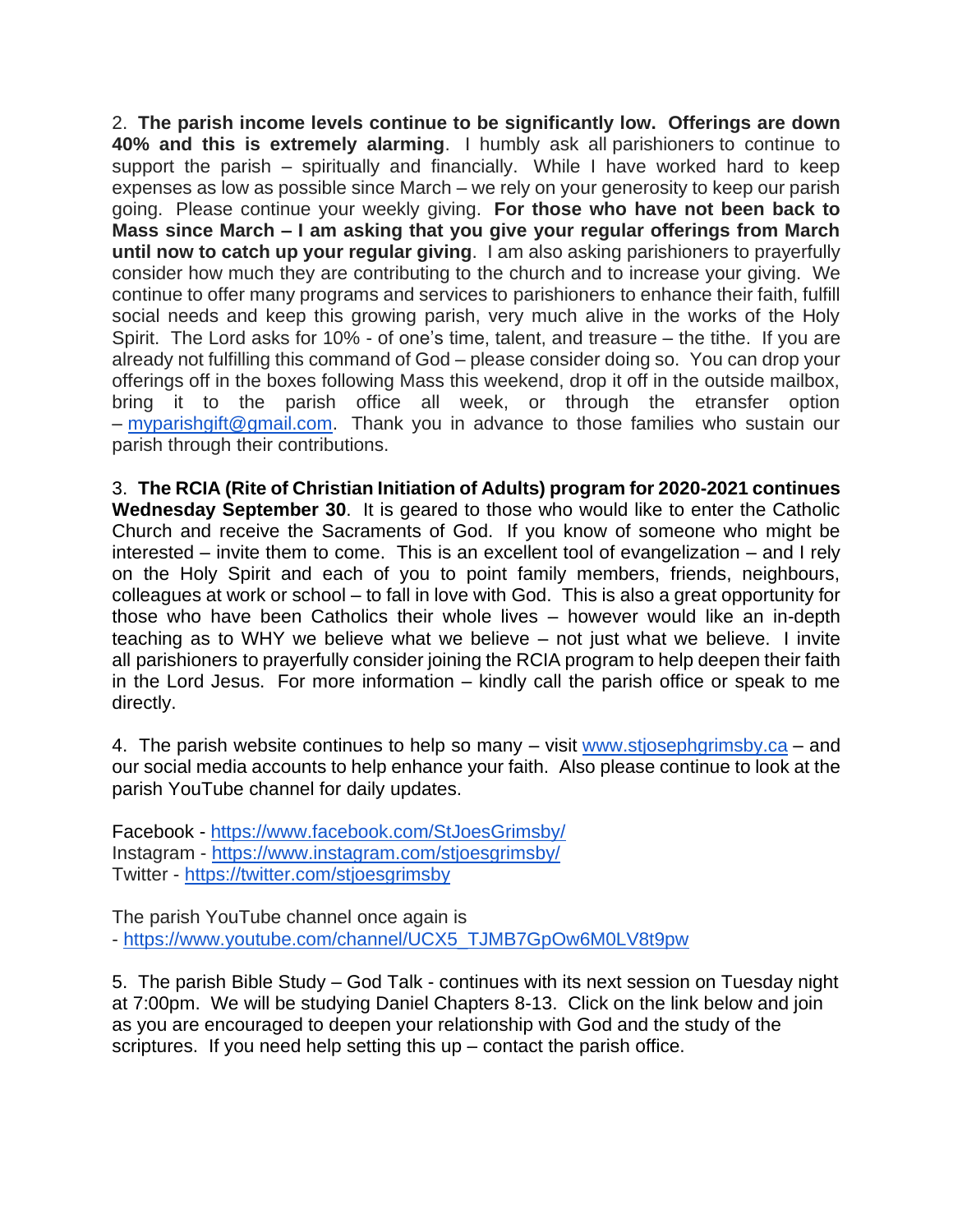Fr-Rico Passero is inviting you to a scheduled Zoom meeting.

Topic: Fr. Rico Passero God Talk Meeting Time: This is a recurring meeting Meet anytime

Join Zoom Meeting [https://us02web.zoom.us/j/82763215683?pwd=TnFENVhveEF5VktKem1NMDVMdldzQ](https://us02web.zoom.us/j/82763215683?pwd=TnFENVhveEF5VktKem1NMDVMdldzQT09) [T09](https://us02web.zoom.us/j/82763215683?pwd=TnFENVhveEF5VktKem1NMDVMdldzQT09)

Meeting ID: 827 6321 5683 Password: GodTalk

6. One of the charitable arms of the Catholic Church – is the Society of St. Vincent de Paul. The offering boxes at the doors of the church are there to support the works of the St. Vincent de Paul Society that serve the needs of the most vulnerable in our community. Find below information about the Society and their works.

# **SSVDP – The Society of St. Vincent de Paul**

**Who are we?** - A worldwide organization that is dedicated to help the poor and those in need, initiated in Paris by Frederic Ozanam in 1833.

**What do we do?** - . We work together with the parish and the surrounding community to cater to the poor and those who require a helping hand in times of need.

We visit homebound parishioners and visit those in our local nursing and retirement homes. Due to COVID our visitation program is on hold.

**How are we supported?** - The poor box in the vestibule is our main means of support. As mass attendance has been down the collection has been as well

**How to donate?** - A cheque made out to St. Joseph - St. Vincent de Paul can be dropped off in the

poor box or in Sunday collection. Tax receipts are issued in January

\*This year St Vincent special collection will be held next weekend on Oct 3-4. Please use a separate envelope clearly marked for SVDP with your cheque payable to St Joseph church or *myparishgift@gmail.com*, with notation to SVDP and your envelope number.

We will also be selling organic farm honey generously donated by Halcyon farms of Center Wellington Ontario. \$10 for 500gm, with the entire proceeds to SVDP. We thank them for this generous donation. We will be selling the weekend of Oct 3-4 after the mass or order [jdanyliw4@gmail.com](mailto:jdanyliw4@gmail.com) and we will arrange pick up or delivery.

**How to become involved?** - Have a desire to help, empathy for others and the ability to listen is the Vincentian outlook. We meet about once a month.

For further information contact Jackie @ [jdanyliw4@gmail.com](mailto:jdanyliw4@gmail.com) or via phone at 289-260- 6375.

7. The next parish ALPHA series has begun and is running on Thursday evenings via ZOOM. If you have not yet registered, please contact Jody Robertson, the parish Evangelization Minister @ [jodyrobertson1@outlook.com](mailto:jodyrobertson1@outlook.com) or call the parish office.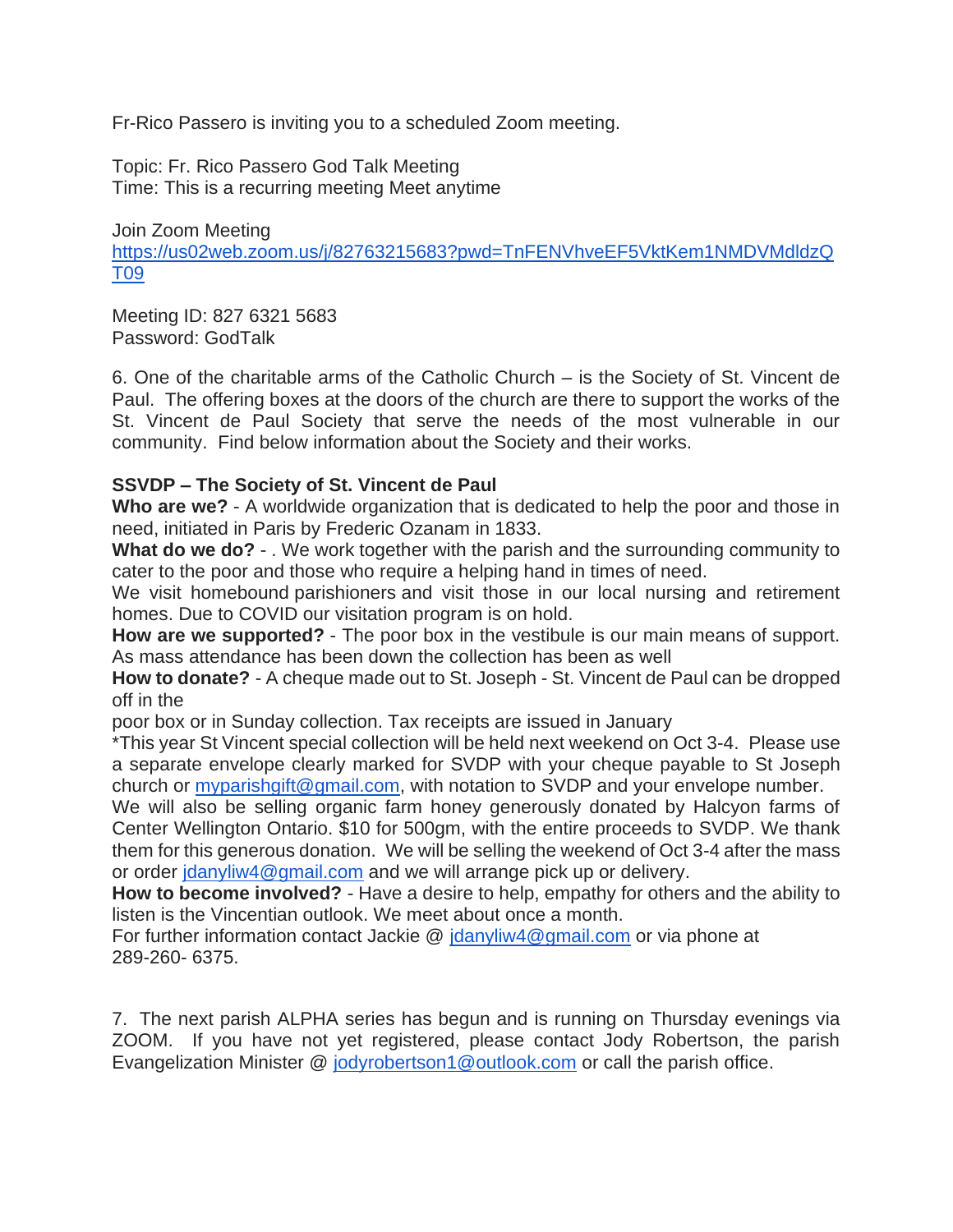8. Friendly reminder, **confessions** continue to be heard on Saturday afternoons in the Marian Grotto from **3:00 to 4:00pm**.

9. Baptisms continue to be celebrated. If you wish to have your son or daughter baptized, please contact the parish office.

10. I continue to invite you all to utilize the FORMED.org platform. Again, free to all parishioners, there are NUMEROUS resources for you to check out as an individual and as a family. Free to all parishioners. I have again included the instructions to enroll here:

To log onto FORMED (again FREE to all parishioners)

- Visit [www.formed.org](http://www.formed.org/)
- · Click Sign up
- $Click I belong to a parish or organization$
- Type St Joseph Grimsby in the "find your parish or organization" box and click on our parish name once it populates
- **Click Next**
- Add your name and email address  $-$  then click sign up
- · Enjoy FORMED

11. This is the St. Joseph Schedule for the week ahead. Note that Daily Masses again can be attended in person as well as the Daily Holy Hour (Eucharistic Adoration, Rosary, Divine Mercy Chaplet and private prayer) and will also continue to be streamed LIVE along with a daily holy hour (except for Sundays)

# **Saturday Sept 26 – Feast of the Canadian Martyrs**

Mass – 9:00am (Live stream) Funeral Mass – Jean Glover 10:00am Confessions – 3:00-4:00pm

**Mass – 5:00pm in Church**

**Sunday Sept 27 – 26 th Sunday in Ordinary Time Masses in Church – 8:30am, 10:30am, 12:30pm and 6:30pm (Live Stream Mass – 10:30am)**

**Monday Sept 28 – Feast of St. Wenceslaus**

Mass – 9:00am Holy Hour – 3:00pm Memorial Mass – Vince Passero – 7:00pm

**Tuesday Sept 29 – Feast of the Archangels – Michael / Gabriel / Raphael** Mass – 9:00am Holy Hour – 3:00pm